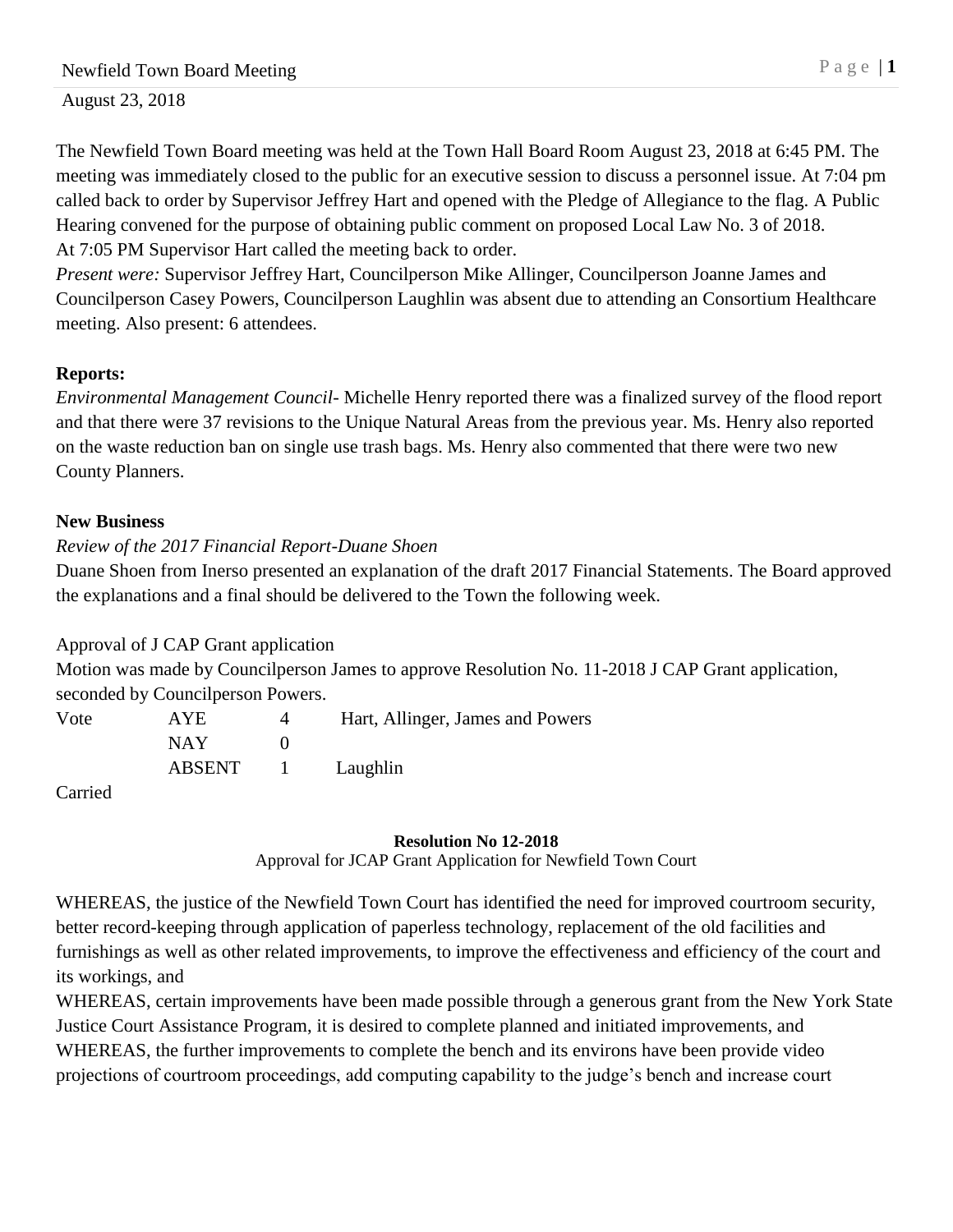# Newfield Town Board Meeting P a g e | 2

August 23, 2018

security. These proposed improvements are identified by competitive estimates at a total cost of not to exceed ninety five hundred dollars (\$9500.00) with no cost for this request being borne by the Town, and WHEREAS, the justice wishes to apply to the 2018-2019 New York State Justice Court Assistance Program for a grant to cover the cost of these improvements,

Be IT RESOLVED that the Town approves this request and the application being made to the 2018-2019 New York State Justice Court Assistance Program.

#### **Old Business**

#### *Update on the location of the Bus Stop*

Supervisor Hart reported it was not in the Town's best interest to sell the corner of Main and Shaffer Rd. lot to the Tioga State Bank. The bus stop will be located close to the survey marker and that the 2 spaces in the bank parking lot can be used by the park and ride bus users, alternative parking can be across the street by the Masonic Temple. The Memorial Stone will remain in place; the crabapple tree will need to be removed. TCAT would like approval for the project to proceed.

Motion was made by Councilperson Powers to approve the proposed location of the TCAT bus stop, seconded by Councilperson James.

| Vote                   | <b>AYE</b> | Hart, Allinger, James and Powers |
|------------------------|------------|----------------------------------|
|                        | NAY.       |                                  |
|                        |            | ABSENT 1 Laughlin                |
| $\sim$ $\cdot$ $\cdot$ |            |                                  |

Carried

*Discussion and Action regarding Local Law No. 3 of 2018*

Motion was made by Councilperson Powers to approve adoption of Local Law No. 3 of 2018, seconded by Councilperson Allinger.

## **Local Law No 3 of the year 2018**

A local law to override the tax levy limit established in General Municipal Law 3-c for fiscal year 2019.

Section 1. Legislative Intent

It is the intent of this local law to override the limit on the amount of real property taxes that may be levied by the Town of Newfield, County of Tompkins pursuant to General Municipal Law § 3-c, and to allow the Town of Newfield, County of Tompkins to adopt a town budget for (a) town purposes (b) fire protection districts and (c) any other special or improvement district governed by the Town Board for the fiscal year 2019 that requires a real property tax levy in excess of the "tax levy limit" as defined by General Municipal Law § 3-c.

Section 2. Authority

This local law is adopted pursuant to subdivision 5 of General Municipal Law § 3-c, which expressly authorizes the town board to override the tax levy limit by the adoption of a local law approved by vote of sixty percent (60%) of the town board.